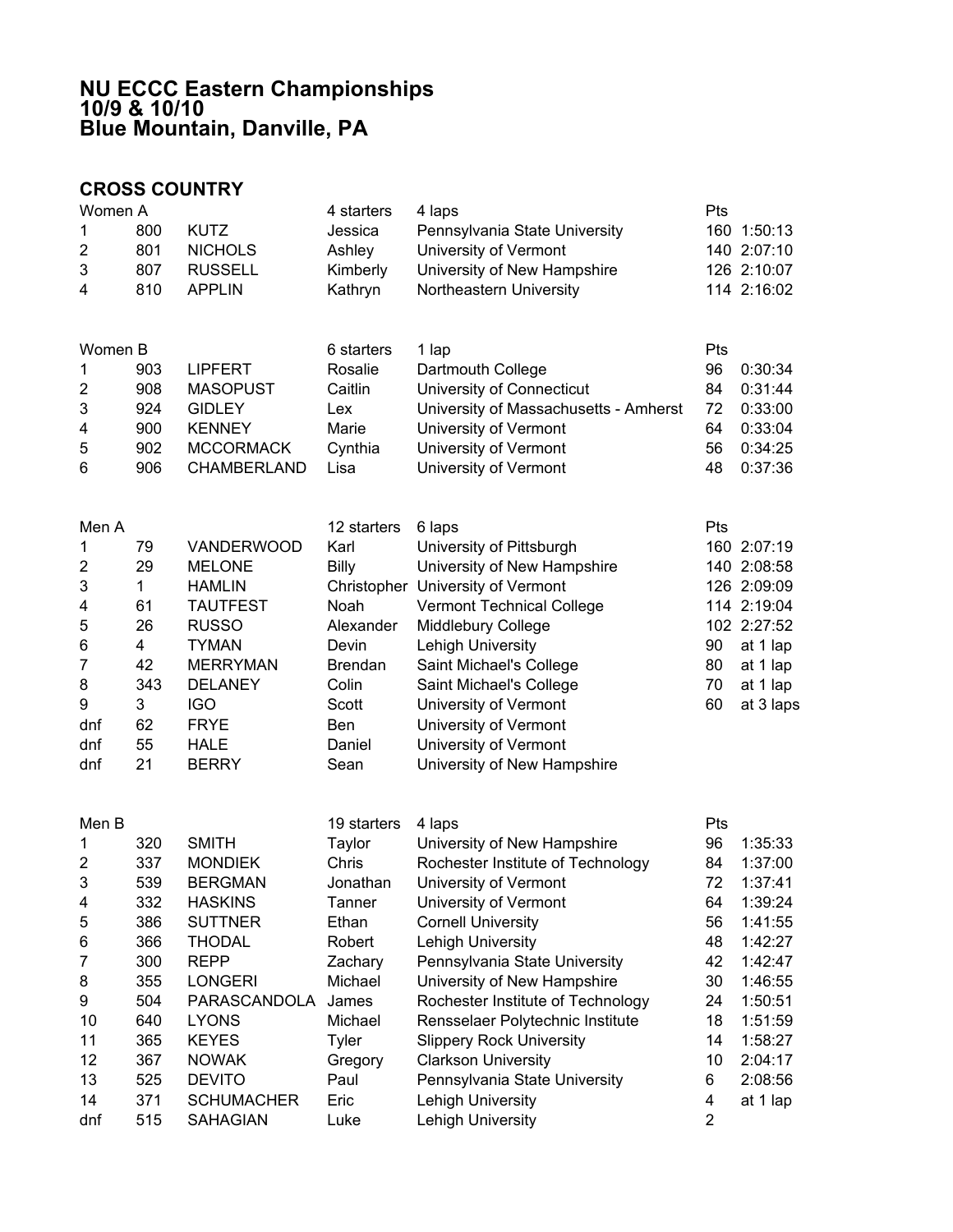| dnf | 369  | KAUFFMAN          | Rodney         | Millersville University |
|-----|------|-------------------|----------------|-------------------------|
| dnf | 325. | <b>CARBERRY</b>   | <b>Brendan</b> | Clarkson University     |
| dnf | 385  | <b>WESOLOWICH</b> | Grea           | Millersville University |

| Men C |     |                   | 13 starters  | 1 lap                             | Pts            |         |
|-------|-----|-------------------|--------------|-----------------------------------|----------------|---------|
| 1     | 500 | MANZELLA          | Timothy      | <b>Drexel University</b>          | 64             | 0:24:20 |
| 2     | 610 | <b>SLOTCAVAGE</b> | Dan          | Pennsylvania State University     | 48             | 0:25:00 |
| 3     | 527 | <b>MARKLEIN</b>   | <b>Ross</b>  | University of Pennsylvania        | 36             | 0:25:01 |
| 4     | 635 | <b>GURCSIK</b>    | <b>John</b>  | <b>Temple University</b>          | 30             | 0:25:57 |
| 5     | 609 | <b>BRODINE</b>    | <b>Brian</b> | Rochester Institute of Technology | 24             | 0:26:49 |
| 6     | 555 | <b>HOLT</b>       | Alexander    | University of Vermont             | 18             | 0:27:25 |
| 7     | 548 | <b>TRIMBY</b>     | Sean         | Rochester Institute of Technology | 14             | 0:28:16 |
| 8     | 517 | <b>LEMAN</b>      | Adam         | <b>Drexel University</b>          | 10             | 0:28:33 |
| 9     | 648 | <b>SHIVERICK</b>  | Reginald     | Rochester Institute of Technology | 8              | 0:29:59 |
| 10    | 647 | <b>NORTON</b>     | Joel         | Northeastern University           | 6              | 0:30:47 |
| 11    | 592 | <b>COOPER</b>     | Aaron        | Northeastern University           | 4              | 0:32:20 |
| 12    | 633 | <b>SMITH</b>      | Tyler        | <b>Millersville University</b>    | $\overline{2}$ | 0:34:38 |
| 13    | 649 | <b>GRAJEWSKI</b>  | Miroslav     | University of Connecticut         |                | 0:37:47 |

### **DUAL SLALOM**

| Women A |       |                | 2 starters |                            | Pts. |
|---------|-------|----------------|------------|----------------------------|------|
|         | 805   | <b>MINOR</b>   | Anne       | <b>Clarkson University</b> | 160  |
|         | 801 - | <b>NICHOLS</b> | Ashley     | University of Vermont      | 140  |

|   | Women B |                    | 4 starters |                           | <b>Pts</b> |
|---|---------|--------------------|------------|---------------------------|------------|
|   | 902     | <b>MCCORMACK</b>   | Cynthia    | University of Vermont     | 96         |
| 2 | 906.    | <b>CHAMBERLAND</b> | Lisa       | University of Vermont     | 84         |
| 3 | 900.    | <b>KENNEY</b>      | Marie      | University of Vermont     | 72         |
| 4 | 908     | <b>MASOPUST</b>    | Caitlin    | University of Connecticut | 64         |

| Men A |      |                    | 25 starters |                                       | Pts |
|-------|------|--------------------|-------------|---------------------------------------|-----|
| 1     | 13   | <b>WILKINS</b>     | Cody        | University of Vermont                 | 160 |
| 2     | 69   | <b>SANTOS</b>      | Anthony     | University of Vermont                 | 140 |
| 3     | 32   | <b>PATALANO</b>    | <b>Nik</b>  | Northeastern University               | 126 |
| 4     | 43   | <b>SULLIVAN</b>    | Connor      | University of Connecticut             | 114 |
| 5     | 68   | <b>PECKHAM</b>     | Trevor      | Northeastern University               | 102 |
| 6     | 34   | <b>ESTRICH</b>     | Benjamin    | Northeastern University               | 90  |
| 7     | 53   | <b>MICHAUD</b>     | Craig       | Wentworth Institute of Technology     | 80  |
| 8     | 46   | <b>MCANDREW</b>    | Alex        | <b>Clarkson University</b>            | 70  |
| 9     | 344  | <b>ELLIOT</b>      | Benjamin    | University of Massachusetts - Amherst | 60  |
| 10    | 67   | <b>CLARK</b>       | Caldwell    | University of Vermont                 | 52  |
| 11    | 64   | <b>MCNULTY</b>     | Peter       | Northeastern University               | 44  |
| 12    | 40   | <b>GAMBARDELLA</b> | David       | University of Connecticut             | 36  |
| 13    | 345  | <b>GAGNE</b>       | Adam        | University of Massachusetts - Amherst | 30  |
| 14    | 36   | <b>HAUTANIEMI</b>  | Max         | Rochester Institute of Technology     | 21  |
| 14    | 74   | <b>KEHS</b>        | Joshua      | <b>Clarkson University</b>            | 21  |
| 16    | 372? | ?                  | 7           | ?                                     | 14  |
| 17    | 44   | <b>MIELE</b>       | Anthony     | University of Connecticut             | 10  |
| 18    | 52   | <b>WELLS</b>       | Justin      | Wentworth Institute of Technology     | 6   |
|       |      |                    |             |                                       |     |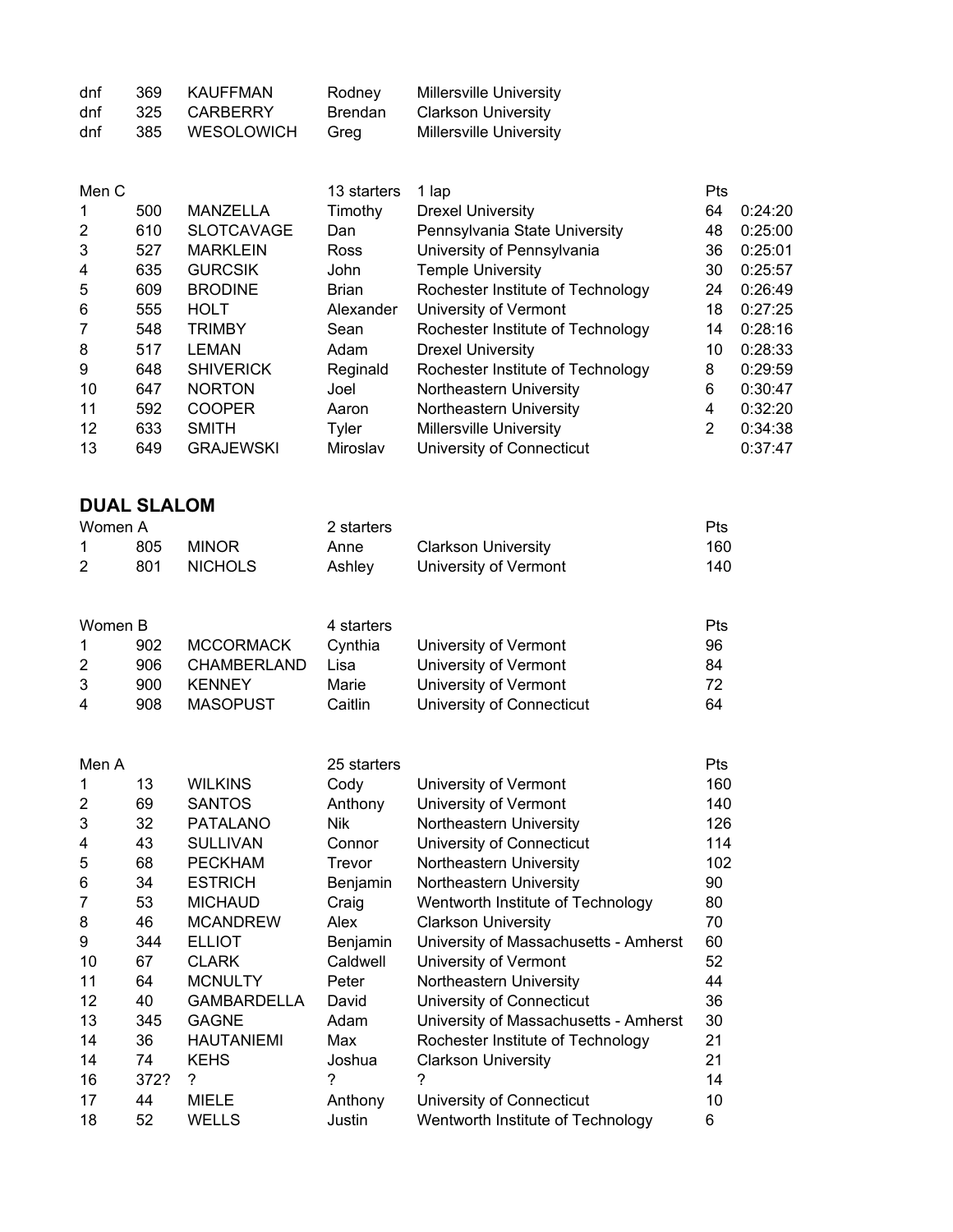| 19<br>20<br>21<br>22<br>23<br>24<br>25 | 45<br>41<br>29<br>340<br>349<br>61<br>1 | <b>FRANCO</b><br><b>LAPLANTE</b><br><b>MELONE</b><br><b>SCHNEIDER</b><br><b>CZAJA</b><br><b>TAUTFEST</b><br><b>HAMLIN</b> | Sam<br>Shaun<br>Billy<br>Marc<br>William<br>Noah | University of Connecticut<br>University of Massachusetts - Amherst<br>University of New Hampshire<br>University of Connecticut<br>University of Connecticut<br>Vermont Technical College<br>Christopher University of Vermont | 4<br>$\overline{2}$ |
|----------------------------------------|-----------------------------------------|---------------------------------------------------------------------------------------------------------------------------|--------------------------------------------------|-------------------------------------------------------------------------------------------------------------------------------------------------------------------------------------------------------------------------------|---------------------|
| Men B                                  |                                         |                                                                                                                           | 18 starters                                      |                                                                                                                                                                                                                               | Pts                 |
| 1                                      | 330                                     | <b>SCOTT</b>                                                                                                              | Alex                                             | Northeastern University                                                                                                                                                                                                       | 96                  |
| $\overline{2}$                         | 325                                     | <b>CARBERRY</b>                                                                                                           | <b>Brendan</b>                                   | <b>Clarkson University</b>                                                                                                                                                                                                    | 84                  |
| 3                                      | 561                                     | <b>FREY</b>                                                                                                               | Samuel                                           | University of Connecticut                                                                                                                                                                                                     | 72                  |
| 4                                      | 310                                     | <b>TOWNSEND</b>                                                                                                           | Greg                                             | Rochester Institute of Technology                                                                                                                                                                                             | 64                  |
| 5                                      | 381                                     | <b>KIETZMAN</b>                                                                                                           | Tanner                                           | University of Vermont                                                                                                                                                                                                         | 56                  |
| 6                                      | 378                                     | <b>DAVIS</b>                                                                                                              | James                                            | University of Vermont                                                                                                                                                                                                         | 48                  |
| 7                                      | 331                                     | <b>DICK</b>                                                                                                               | Alexander                                        | Northeastern University                                                                                                                                                                                                       | 42                  |
| 8                                      | 39                                      | <b>VARGAS</b>                                                                                                             | Wyatt                                            | University of Vermont                                                                                                                                                                                                         | 30                  |
| 9                                      | 323                                     | <b>ETERNO</b>                                                                                                             | Austin                                           | University of Vermont                                                                                                                                                                                                         | 24                  |
| 10                                     | 316                                     | <b>COAKLEY</b>                                                                                                            | Steven                                           | Northeastern University                                                                                                                                                                                                       | 18                  |
| 11                                     | 302                                     | PARASCANDOLA                                                                                                              | James                                            | Rochester Institute of Technology                                                                                                                                                                                             | 14                  |
| 12                                     | 335                                     | <b>FOSTER</b>                                                                                                             | Joseph                                           | University of Connecticut                                                                                                                                                                                                     | 10                  |
| 13                                     | 332                                     | <b>HASKINS</b>                                                                                                            | Tanner                                           | University of Vermont                                                                                                                                                                                                         | 6                   |
| 14                                     | 311                                     | <b>BRADFORD</b>                                                                                                           | Kyle                                             | University of Vermont                                                                                                                                                                                                         | 4                   |
| 15                                     | 3                                       | <b>IGO</b>                                                                                                                | Scott                                            | University of Vermont                                                                                                                                                                                                         | $\overline{2}$      |
| 16                                     | 62                                      | <b>FRYE</b>                                                                                                               | Ben                                              | University of Vermont                                                                                                                                                                                                         |                     |
| 17                                     | 351                                     | <b>SACCOCCIO</b>                                                                                                          | Max                                              | Worcester Polytechnic Institute                                                                                                                                                                                               |                     |
| 18                                     | 66                                      | <b>GILMAN</b>                                                                                                             | <b>Tyler</b>                                     | University of Vermont                                                                                                                                                                                                         |                     |
| Men C                                  |                                         |                                                                                                                           | 12 starters                                      |                                                                                                                                                                                                                               | Pts                 |
| 1                                      | 562                                     | <b>CARDIN</b>                                                                                                             | <b>Ben</b>                                       | <b>Clarkson University</b>                                                                                                                                                                                                    | 64                  |
| $\overline{2}$                         | 656                                     | <b>BEAVEN</b>                                                                                                             | <b>Miles</b>                                     | Rensselaer Polytechnic Institute                                                                                                                                                                                              | 48                  |
| 3                                      | 557                                     | WHYNALL                                                                                                                   | Scott                                            | University of Connecticut                                                                                                                                                                                                     | 36                  |
| 4                                      | 555                                     | <b>HOLT</b>                                                                                                               | Alexander                                        | University of Vermont                                                                                                                                                                                                         | 30                  |
| 5                                      | 638                                     | <b>BALLO</b>                                                                                                              | Tiemoko                                          | University of Pittsburgh                                                                                                                                                                                                      | 21                  |
| 5                                      | 548                                     | <b>TRIMBY</b>                                                                                                             | Sean                                             | Rochester Institute of Technology                                                                                                                                                                                             | 21                  |
| 7                                      | 805                                     | <b>MINOR</b>                                                                                                              | Anne                                             | <b>Clarkson University</b>                                                                                                                                                                                                    | 14                  |
| 7                                      | 523                                     | <b>ALMEIDA</b>                                                                                                            | David                                            | Northeastern University                                                                                                                                                                                                       | 10                  |
| 9                                      | 55                                      | <b>HALE</b>                                                                                                               | Daniel                                           | University of Vermont                                                                                                                                                                                                         | 8                   |
| 10                                     | 540                                     | <b>PANICUCCI</b>                                                                                                          | Eric                                             | Northeastern University                                                                                                                                                                                                       | 6                   |
| 10                                     | 539                                     | <b>BERGMAN</b>                                                                                                            | Jonathan                                         | University of Vermont                                                                                                                                                                                                         | 4                   |
| 12                                     | 547                                     | <b>MANN</b>                                                                                                               | David                                            | Rochester Institute of Technology                                                                                                                                                                                             | $\overline{2}$      |

## **SHORT TRACK CROSS COUNTRY**

|              | Women A | 4 starters     |          | 10 laps                       | <b>Pts</b>   |
|--------------|---------|----------------|----------|-------------------------------|--------------|
| $\mathbf{1}$ | 801     | <b>NICHOLS</b> | Ashley   | University of Vermont         | 160 24:21    |
| 2            | 800     | <b>KUTZ</b>    | Jessica  | Pennsylvania State University | 140          |
| 3            | 810     | <b>APPLIN</b>  | Kathryn  | Northeastern University       | 126          |
| 4            | 807     | <b>RUSSELL</b> | Kimberly | University of New Hampshire   | 114 at 1 lap |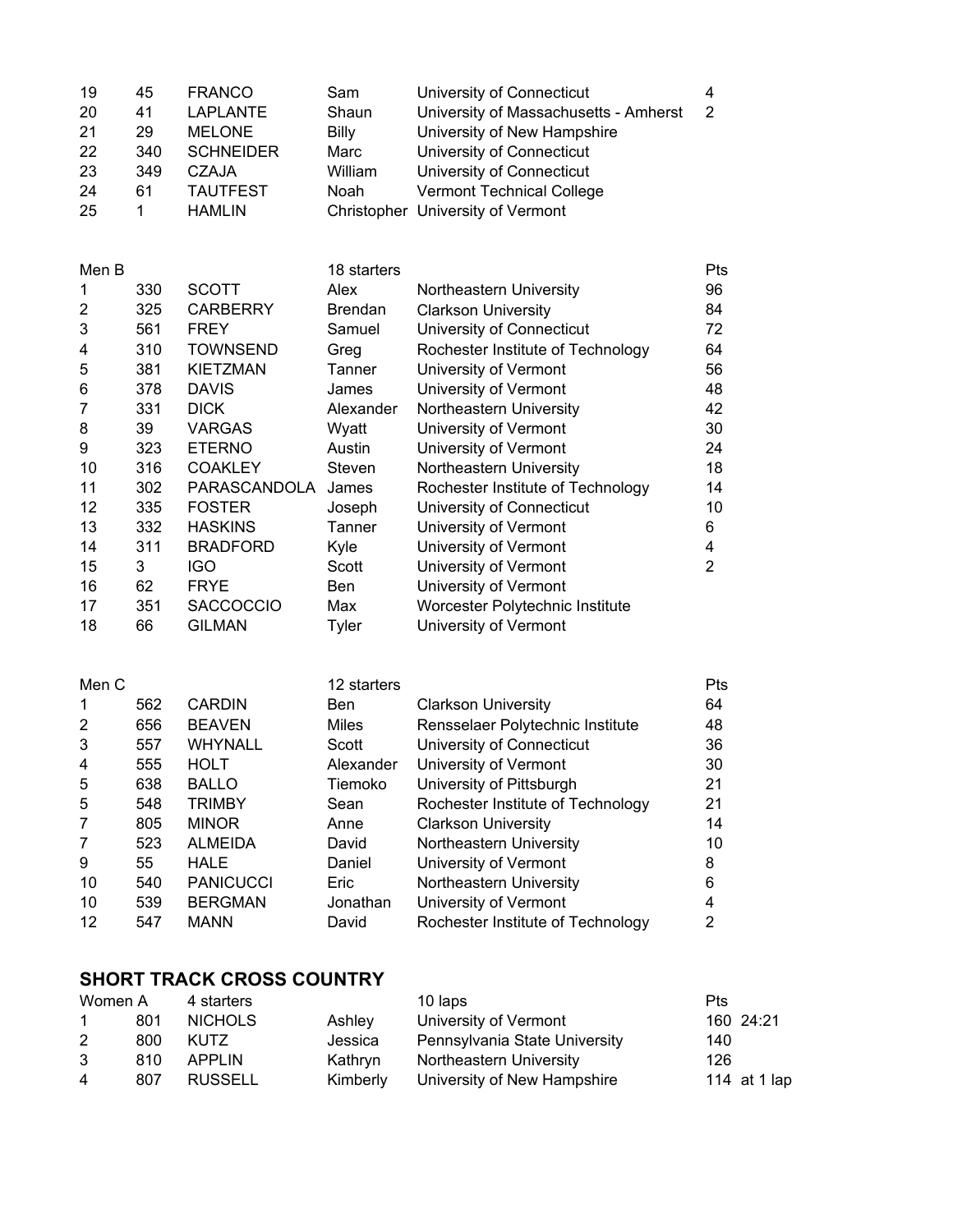| Women B                 |     | 5 starters        |              | 6 laps                                | Pts        |              |
|-------------------------|-----|-------------------|--------------|---------------------------------------|------------|--------------|
| 1                       | 908 | <b>MASOPUST</b>   | Caitlin      | University of Connecticut             | 96         | 20:30        |
| $\overline{2}$          | 900 | <b>KENNEY</b>     | Marie        | University of Vermont                 | 84         |              |
| 3                       | 902 | <b>MCCORMACK</b>  | Cynthia      | University of Vermont                 | 72         |              |
| 4                       | 906 | CHAMBERLAND       | Lisa         | University of Vermont                 | 64         |              |
| 5                       | 917 | <b>HARRIS</b>     | Tiahna       | University of Massachusetts - Amherst | 56         | at 1 lap     |
|                         |     |                   |              |                                       |            |              |
|                         |     |                   |              |                                       |            |              |
| Men A                   |     |                   | 8 starters   |                                       | Pts        |              |
| 1                       | 61  | <b>TAUTFEST</b>   | Noah         | Vermont Technical College             |            | 160 30:26    |
| 2                       | 79  | <b>VANDERWOOD</b> | Karl         | University of Pittsburgh              |            | 140 31:03    |
| 3                       | 1   | <b>HAMLIN</b>     |              | Christopher University of Vermont     |            | 126 31:17    |
| 4                       | 29  | <b>MELONE</b>     | <b>Billy</b> | University of New Hampshire           |            | 114 31:22    |
| 5                       | 4   | <b>TYMAN</b>      | Devin        | Lehigh University                     |            | 102 at 1 lap |
| 6                       | 3   | <b>IGO</b>        | Scott        | University of Vermont                 | 90         |              |
| 7                       | 21  | <b>BERRY</b>      | Sean         | University of New Hampshire           | 80         | at 2 laps    |
| 8                       | 55  | <b>HALE</b>       | Daniel       | University of Vermont                 | 70         |              |
|                         |     |                   |              |                                       |            |              |
|                         |     |                   |              |                                       |            |              |
| Men B                   |     | 13 starters       |              | 10 laps                               | <b>Pts</b> |              |
| 1                       | 369 | <b>KAUFFMAN</b>   | Rodney       | Millersville University               | 96         | 0:24:37      |
| $\overline{\mathbf{c}}$ | 300 | <b>REPP</b>       | Zachary      | Pennsylvania State University         | 84         | 0:25:11      |
| 3                       | 337 | <b>MONDIEK</b>    | Chris        | Rochester Institute of Technology     | 72         | 0:25:12      |
| 4                       | 332 | <b>HASKINS</b>    | Tanner       | University of Vermont                 | 64         | 0:25:40      |
| 5                       | 539 | <b>BERGMAN</b>    | Jonathan     | University of Vermont                 | 56         | 0:25:51      |
| 6                       | 320 | <b>SMITH</b>      | Taylor       | University of New Hampshire           | 48         | 0:25:57      |
| 7                       | 365 | <b>KEYES</b>      | <b>Tyler</b> | <b>Slippery Rock University</b>       | 42         | 0:26:04      |
| 8                       | 327 | <b>DISANTO</b>    | Greg         | University of New Hampshire           | 30         | 0:26:27      |
| 9                       | 355 | <b>LONGERI</b>    | Michael      | University of New Hampshire           | 24         | 0:26:33      |
| 10                      | 366 | <b>THODAL</b>     | Robert       | Lehigh University                     | 18         | 0:26:40      |
| 11                      | 367 | <b>NOWAK</b>      |              | <b>Clarkson University</b>            | 14         | 0:27:04      |
|                         |     |                   | Gregory      |                                       |            |              |
| 12                      | 311 | <b>BRADFORD</b>   | Kyle         | University of Vermont                 | 10         | at 1 lap     |
| 13                      | 515 | <b>SAHAGIAN</b>   | Luke         | Lehigh University                     | 6          |              |
|                         |     |                   |              |                                       |            |              |
| Men C                   |     | 11 starters       |              | 9 laps                                | Pts        |              |
| 1                       | 500 | MANZELLA          | Timothy      | <b>Drexel University</b>              | 64         | 21:31        |
| 2                       | 540 | <b>PANICUCCI</b>  | Eric         | Northeastern University               | 48         | 22:33        |
| 3                       | 517 | <b>LEMAN</b>      | Adam         | <b>Drexel University</b>              | 36         | 22:45        |
| 4                       | 13  | <b>WILKINS</b>    | Cody         | University of Vermont                 | 30         | 24:03        |
| 5                       | 548 | <b>TRIMBY</b>     | Sean         | Rochester Institute of Technology     | 24         | 24:12        |
|                         | 576 | <b>ZANCHI</b>     | <b>Nick</b>  | University of Massachusetts - Amherst | 18         | 24:20        |
| 6                       |     | <b>HOLT</b>       |              |                                       | 14         |              |
| 7                       | 555 |                   | Alexander    | University of Vermont                 |            | at 1 lap     |
| 8                       | 609 | <b>BRODINE</b>    | <b>Brian</b> | Rochester Institute of Technology     | 10         |              |
| 9                       | 649 | <b>GRAJEWSKI</b>  | Miroslav     | University of Connecticut             | 8          |              |
| 10                      | 633 | <b>SMITH</b>      | <b>Tyler</b> | Millersville University               | 6          | at 2 laps    |
| 11                      | 648 | <b>SHIVERICK</b>  | Reginald     | Rochester Institute of Technology     | 4          |              |
|                         |     |                   |              |                                       |            |              |

#### **TEAM RELAY** Team Relay A

| Team Relay A |                         | <b>Pts</b> |           |
|--------------|-------------------------|------------|-----------|
|              | University of Vermont   |            | 160 14:16 |
|              | Northeastern University |            | 140 14:42 |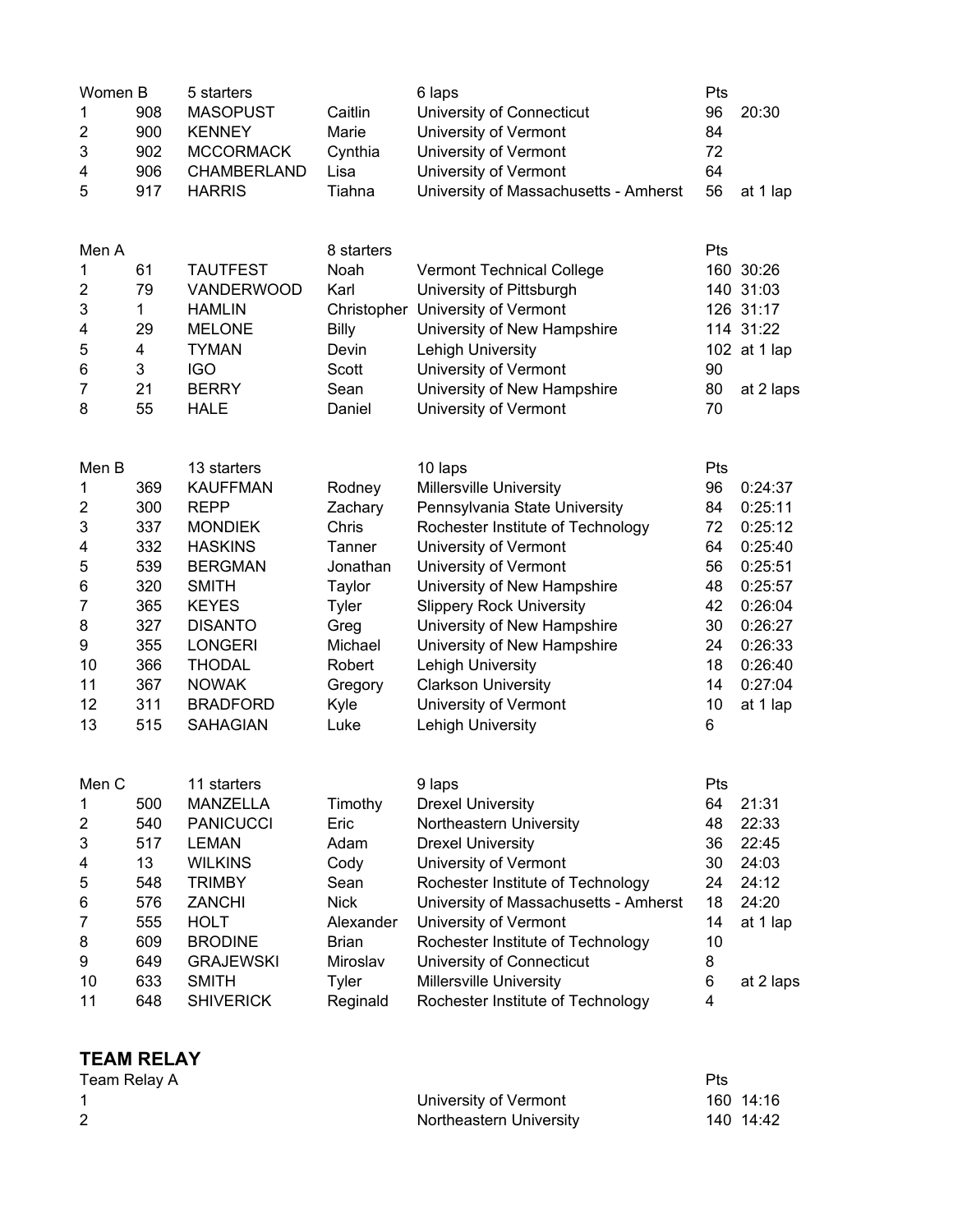| 3<br>4<br>5 |                 |                    |               | University of New Hampshire<br><b>Clarkson University</b><br>University of Vermont |                | 126 14:47<br>114 15:17<br>15:29 |
|-------------|-----------------|--------------------|---------------|------------------------------------------------------------------------------------|----------------|---------------------------------|
|             | <b>DOWNHILL</b> |                    |               |                                                                                    |                |                                 |
| Women A     |                 |                    | 2 starters    |                                                                                    | <b>Pts</b>     |                                 |
| 1           | 805             | <b>MINOR</b>       | Anne          | <b>Clarkson University</b>                                                         | 160            | 0:04:57                         |
| 2           | 801             | <b>NICHOLS</b>     | Ashley        | University of Vermont                                                              | 140            | 0:05:58                         |
| Women B     |                 |                    | 3 starters    |                                                                                    | <b>Pts</b>     |                                 |
| 1           | 902             | <b>MCCORMACK</b>   | Cynthia       | University of Vermont                                                              | 96             | 0:07:58                         |
| 2           | 906             | CHAMBERLAND        | Lisa          | University of Vermont                                                              | 84             | 00:10:47.00                     |
| 3           | 900             | <b>KENNEY</b>      | Marie         | University of Vermont                                                              | 72             | 00:11:14.00                     |
| Men A       |                 |                    | 29 starters   |                                                                                    | Pts            |                                 |
| 1           | 46              | <b>MCANDREW</b>    | Alex          | <b>Clarkson University</b>                                                         | 160            | 0:02:46                         |
| 2           | 69              | <b>SANTOS</b>      | Anthony       | University of Vermont                                                              | 140            | 0:02:48                         |
| 3           | 344             | <b>ELLIOT</b>      | Benjamin      | University of Massachusetts - Amherst                                              | 120            | 0:02:53                         |
| 3           | 53              | <b>MICHAUD</b>     | Craig         | Wentworth Institute of Technology                                                  | 120            | 0:02:53                         |
| 5           | 51              | <b>GENTILE</b>     | Nathaniel     | Hampshire College                                                                  | 102            | 0:02:54                         |
| 6           | 32              | <b>PATALANO</b>    | <b>Nik</b>    | Northeastern University                                                            | 90             | 0:02:55                         |
| 7           | 345             | <b>GAGNE</b>       | Adam          | University of Massachusetts - Amherst                                              | 80             | 0:02:56                         |
| 8           | 372             | <b>MEALY</b>       | Phil          | Wentworth Institute of Technology                                                  | 70             | 0:02:57                         |
| 9           | 13              | <b>WILKINS</b>     | Cody          | University of Vermont                                                              | 48             | 0:02:58                         |
| 9           | $\overline{2}$  | <b>CONROY</b>      | Ryan          | Northeastern University                                                            | 48             | 0:02:58                         |
| 9           | 50              | <b>HWANG</b>       | John          | Wentworth Institute of Technology                                                  | 48             | 0:02:58                         |
| 9           | 44              | <b>MIELE</b>       | Anthony       | University of Connecticut                                                          | 48             | 0:02:58                         |
| 13          | 349             | <b>CZAJA</b>       | William       | University of Connecticut                                                          | 30             | 0:02:59                         |
| 14          | 40              | <b>GAMBARDELLA</b> | David         | University of Connecticut                                                          | 24             | 0:03:00                         |
| 15          | 29              | <b>MELONE</b>      | <b>Billy</b>  | University of New Hampshire                                                        | 18             | 0:03:01                         |
| 16          | 36              | <b>HAUTANIEMI</b>  | Max           | Rochester Institute of Technology                                                  | 14             | 0:03:02                         |
| 17          | 340             | <b>SCHNEIDER</b>   | Marc          | University of Connecticut                                                          | 10             | 0:03:06                         |
| 18          | 41              | LAPLANTE           | Shaun         | University of Massachusetts - Amherst                                              | 6              | 0:03:08                         |
| 19          | 64              | <b>MCNULTY</b>     | Peter         | Northeastern University                                                            | 4              | 0:03:09                         |
| 20          | 34              | <b>ESTRICH</b>     | Benjamin      | Northeastern University                                                            | 2              | 0:03:12                         |
| 20          | 39              | <b>VARGAS</b>      | Wyatt         | University of Vermont                                                              | $\overline{2}$ | 0:03:12                         |
| 22          | 74              | <b>KEHS</b>        | Joshua        | <b>Clarkson University</b>                                                         |                | 0:03:18                         |
| 23          | 31              | <b>FOSTER</b>      | <b>Stuart</b> | Northeastern University                                                            |                | 0:03:19                         |
| 24          | 22              | <b>THODAL</b>      | Robert        | Lehigh University                                                                  |                | 0:03:19                         |
| 25          | 45              | <b>FRANCO</b>      | Sam           | University of Connecticut                                                          |                | 0:03:20                         |
| 26          | 30              | <b>MEISSNER</b>    | Destroyer     | Northeastern University                                                            |                | 0:03:24                         |
| 27          | 3               | <b>IGO</b>         | Scott         | University of Vermont                                                              |                | 0:03:35                         |
| 28          | 43              | <b>SULLIVAN</b>    | Connor        | University of Connecticut                                                          |                | 0:03:41                         |
| 29          | 66              | <b>GILMAN</b>      | <b>Tyler</b>  | University of Vermont                                                              |                | 0:13:35                         |
|             |                 |                    |               |                                                                                    |                |                                 |

| Men B |     |             | 14 starters |                                   | Pts |         |
|-------|-----|-------------|-------------|-----------------------------------|-----|---------|
|       | 330 | SCOTT       | Alex        | Northeastern University           | 96  | 0:03:07 |
|       | 68  | PECKHAM     | Trevor      | Northeastern University           | 84  | 0:03:10 |
| 3     | 331 | <b>DICK</b> |             | Alexander Northeastern University | 72  | 0:03:12 |